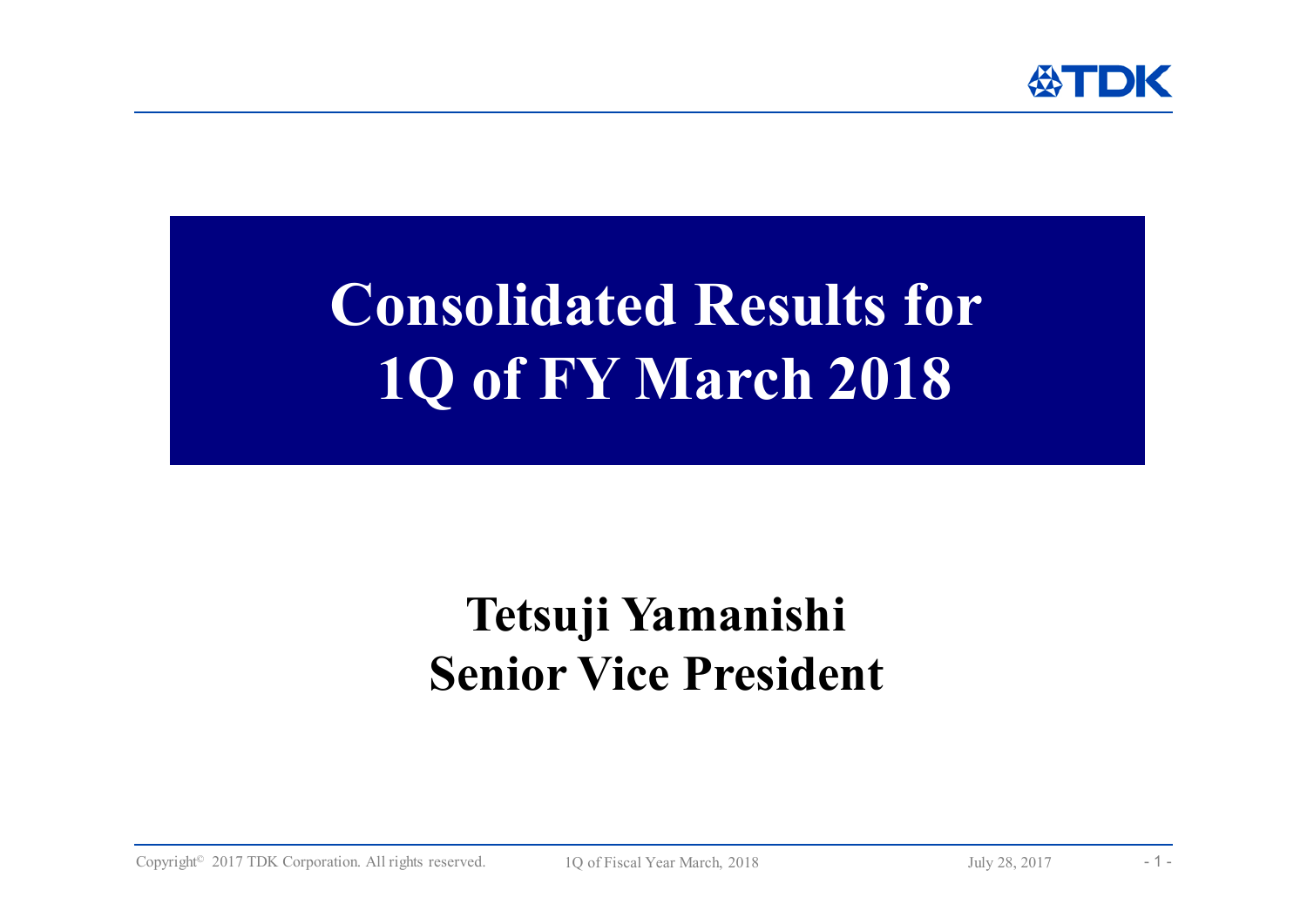- **Existing businesses absorbed the impact of transferring part of the high-frequency components business.**
	- **Net sales rose 3.8% year on year, while operating income decreased 5.5% year on year.**
	- **Sales to the automotive and industrial equipment markets were solid, leading to improved earnings from passive components and power supplies.**
	- **The HDD market performed firmly, largely in line with the initial forecast.**
	- **Rechargeable batteries generated higher sales and earnings atop continuing growth in sales for mobile applications and new applications.**
- ◆ **TDK completed preparation of business basis for the middle- and long-term growth in the Sensor business.**
	- **TDK integrated the spread-out organization and newly established Sensor System Business Company in April.**
	- **TDK completed the acquisition of InvenSense, Inc. in May.**
	- **TDK started the execution of the growth strategies for earnings expansion.**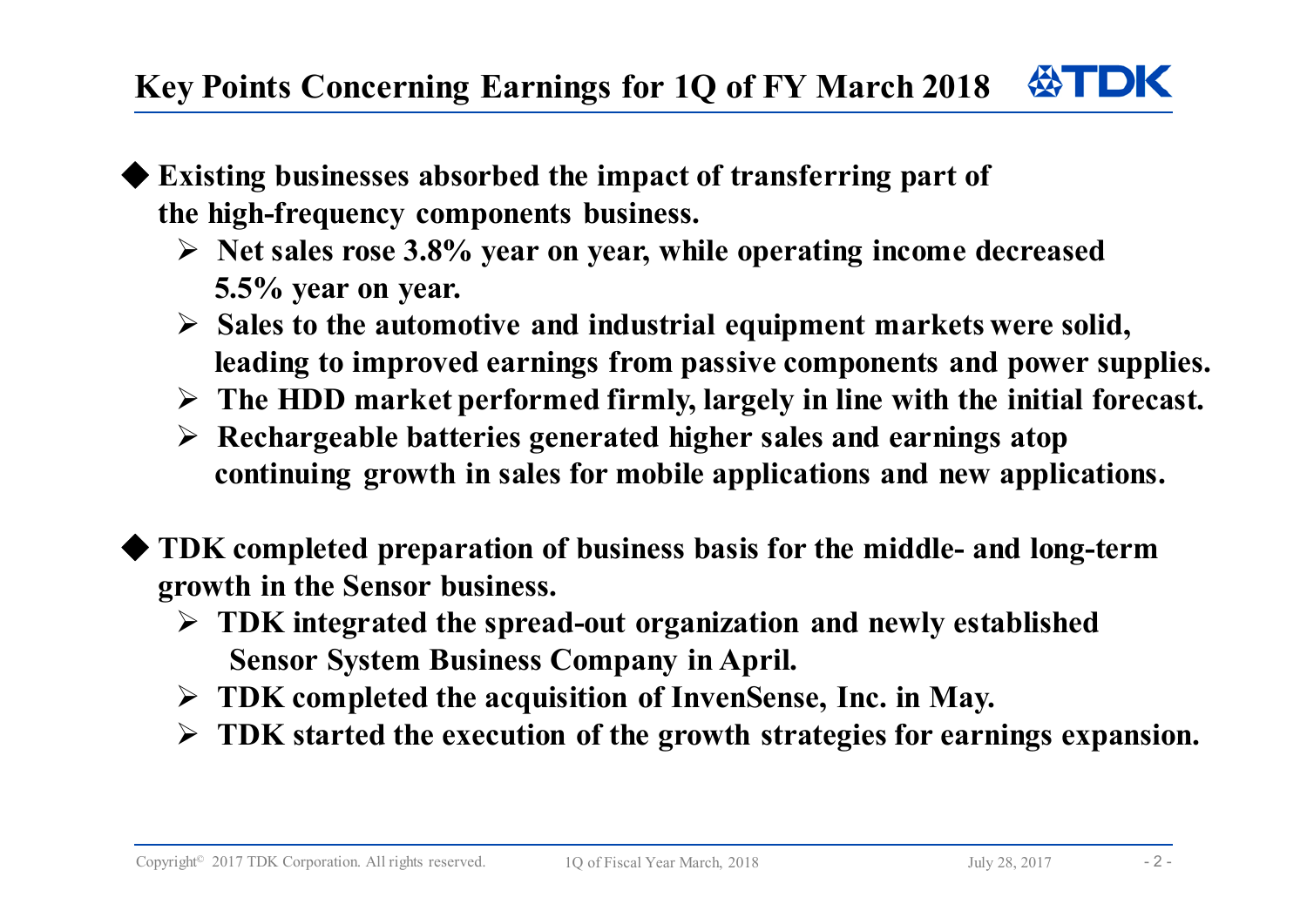

|                                          | FY March 2017                                        | FY March 2018     | <b>Change</b>       |               |  |
|------------------------------------------|------------------------------------------------------|-------------------|---------------------|---------------|--|
| (Yen billions)                           | <b>1Q Results</b>                                    | <b>1Q Results</b> | <b>Yen billions</b> | $\frac{0}{0}$ |  |
| <b>Net Sales</b>                         | 278.8                                                | 289.5             | 10.7                | 3.8           |  |
| <b>Operating Income</b>                  | 16.5                                                 | 15.6              | (0.9)               | $-5.5$        |  |
| <b>Operating Income Margin</b>           | $5.9\%$                                              | 5.4%              | $-0.5$ pt           |               |  |
| <b>Income before Income Taxes</b>        | 16.4                                                 | <b>16.9</b>       | 0.5                 | 3.0           |  |
| <b>Net Income</b>                        | 12.4                                                 | <b>11.0</b>       | (1.4)               | $-11.3$       |  |
| <b>Earning Per Share (JPY)</b>           | 98.32                                                | 86.80             |                     |               |  |
| $E_{X-}$<br>US\$ /JPY                    | 108.37                                               | 111.16            | Depreciated by 2.6% |               |  |
| rate<br><b>EURO /JPY</b>                 | 122.41                                               | 122.02            | Appreciated by 0.3% |               |  |
| <b>Ex-rate Impact to Net sales &amp;</b> | Net sales: Increased by about 4.0 billion Yen        |                   |                     |               |  |
| <b>Operating Income</b>                  | Operating income: Increased by about 1.1 billion Yen |                   |                     |               |  |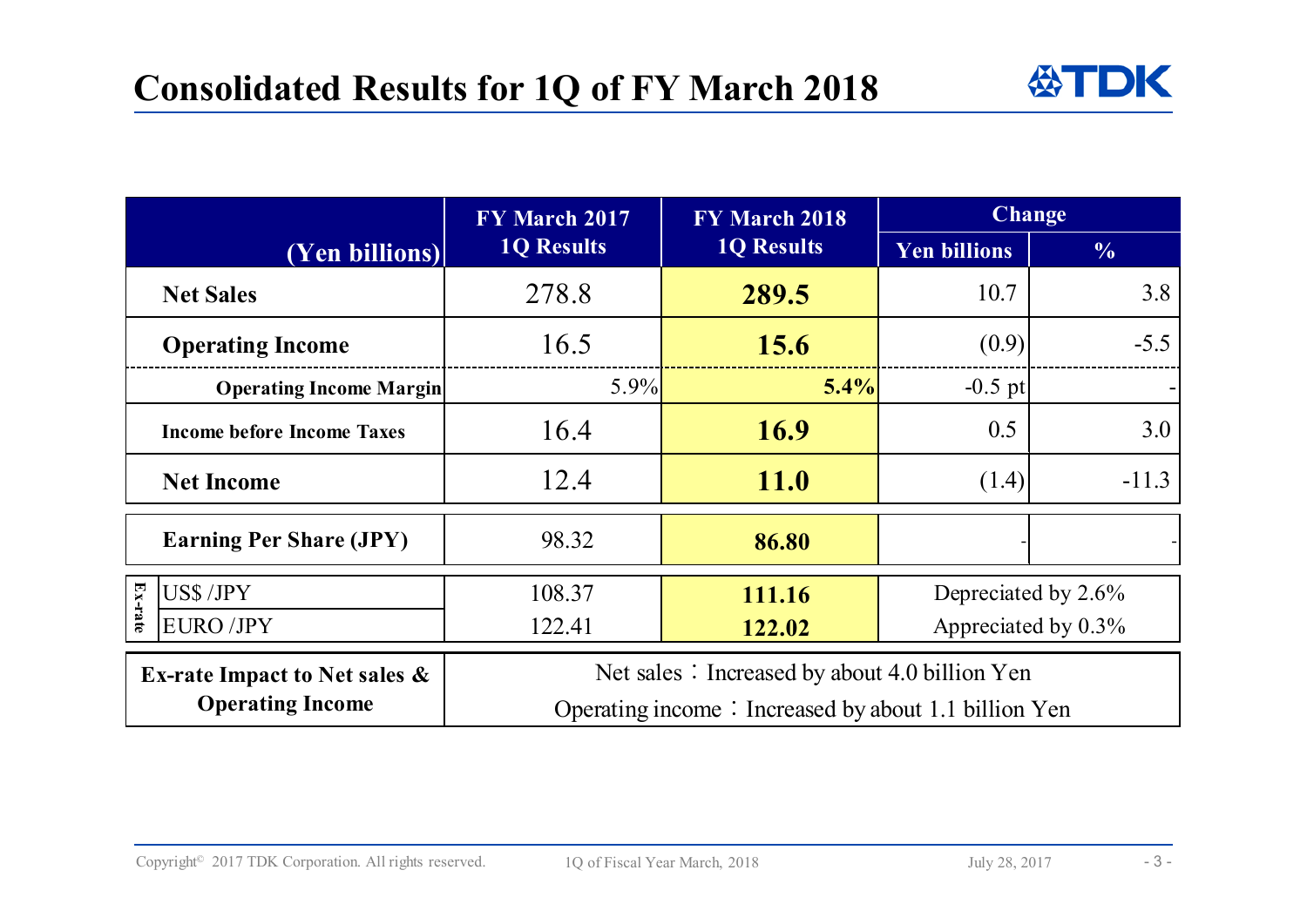



### **Net Sales 103.5 billion yen** (down 22.0% year on year) **Operating Income 10.2 billion yen** (down 31.1% year on year)

#### ◆ **Ceramic Capacitors**

- ・Sales and profit increased year on year.
- ・Sales to the automotive market and for home electric appliances increased.

#### ◆ **Inductive Devices**

- ・Sales increased year on year.
- ・Sales to the automotive and the industrial equipment market increased.

### ◆ **High-frequency Components**

・ Sales and profit decreased year on year due to the impact of the partial transfer of business.

#### ◆ **Piezoelectric Material Products**

- ・Sales and profit increased year on year.
- ・Sales of VCM for camera modules increased.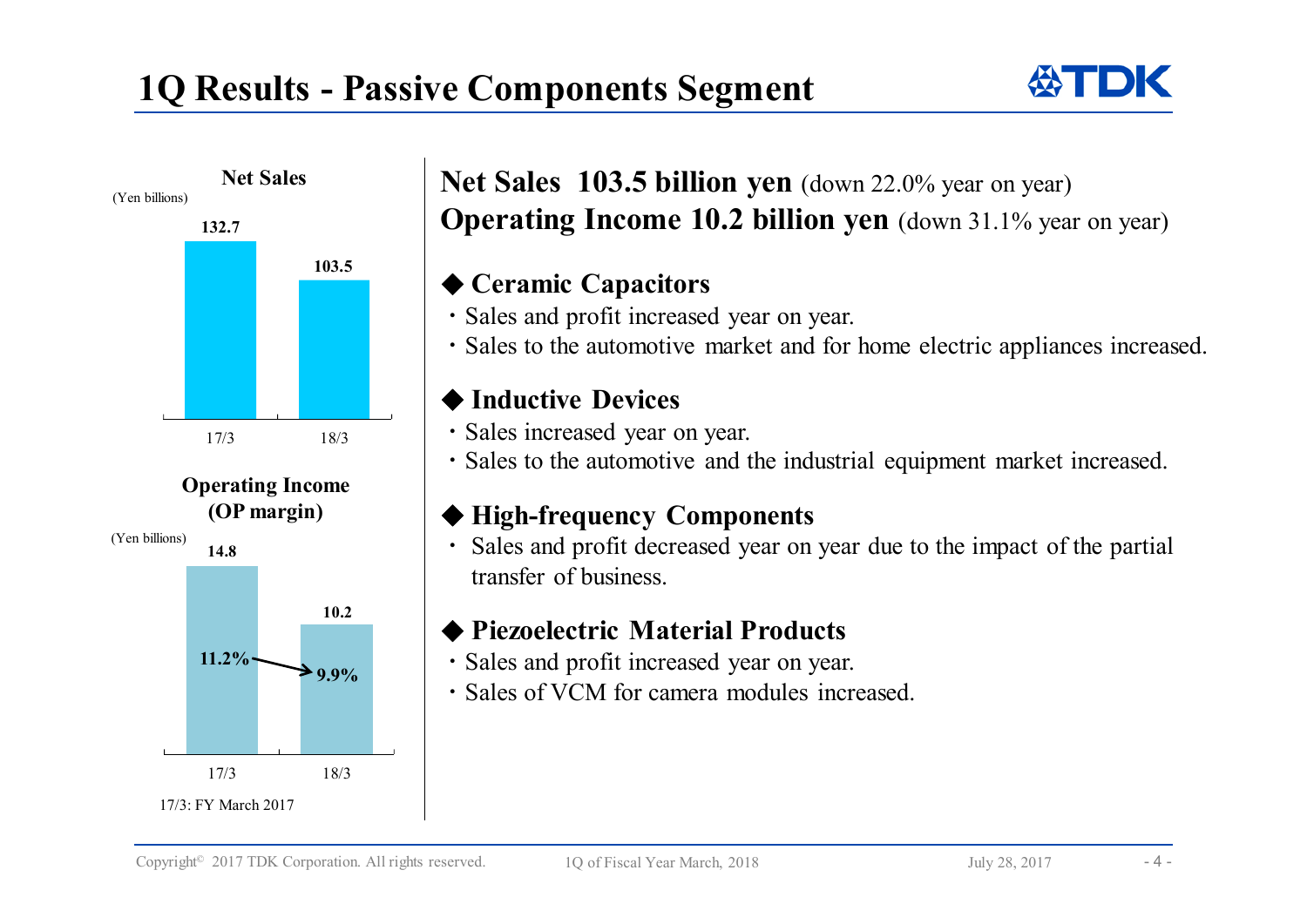### **1Q Results - Sensor Application Products Segment**





### **Net Sales 16.4 billion yen** (up 57.7% year on year) **Operating income -4.6 billion yen** (down —% year on year)

#### ◆**Sensors**

- ・ Sales increased year on year due to the consolidation of sales of InvenSense, Inc., following the completion of its acquisition in May.
- ・ Sales of temperature and pressure sensors and magnetic sensors to the automotive market increased year on year.
- ・ There was <sup>a</sup> larger operating loss mainly due to the recording of acquisition-related costs for InvenSense, Inc.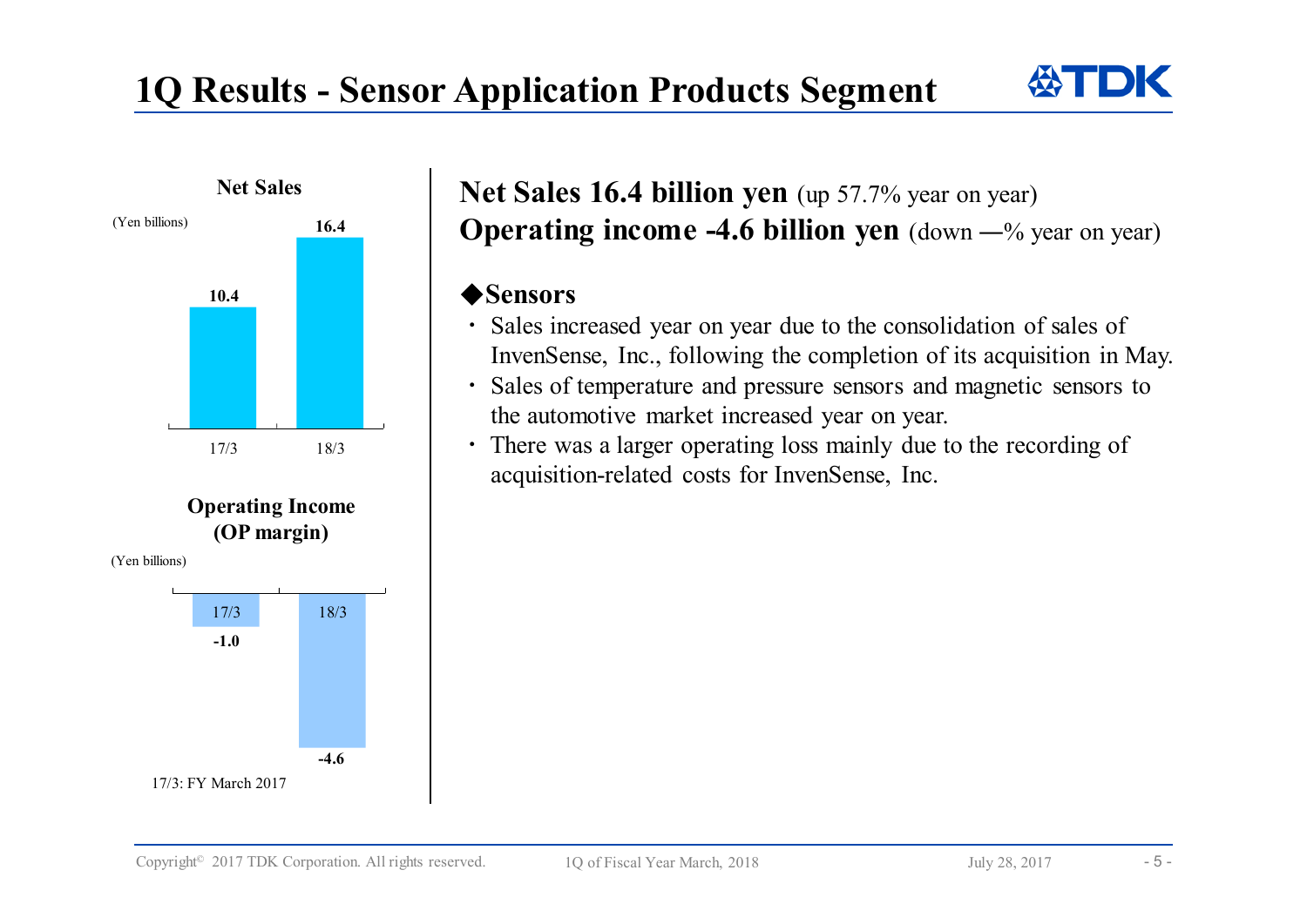### **1Q Results - Magnetic Application Products Segment**



### Net Sales 80.0 billion yen (up 3.5% year on year) **Operating income 4.8 billion yen** (up 17.1% year on year)

### ◆ **HDD Heads**

- ・Sales decreased year on year.
- ・Sales of HDD suspensions increased due to the acquisition of Hutchinson Technology Incorporated.

### ◆ **Magnets**

- ・Sales increased year on year.
- ・Sales increased for applications such as wind power generators, industrial equipment and home electric appliances.

### ◆ **Power** Supplies

- ・Sales and profit increased year on year, reflecting strong conditions in the industrial equipment market.
- ・Solid sales for applications such as semiconductor manufacturing equipment and robotics-related applications.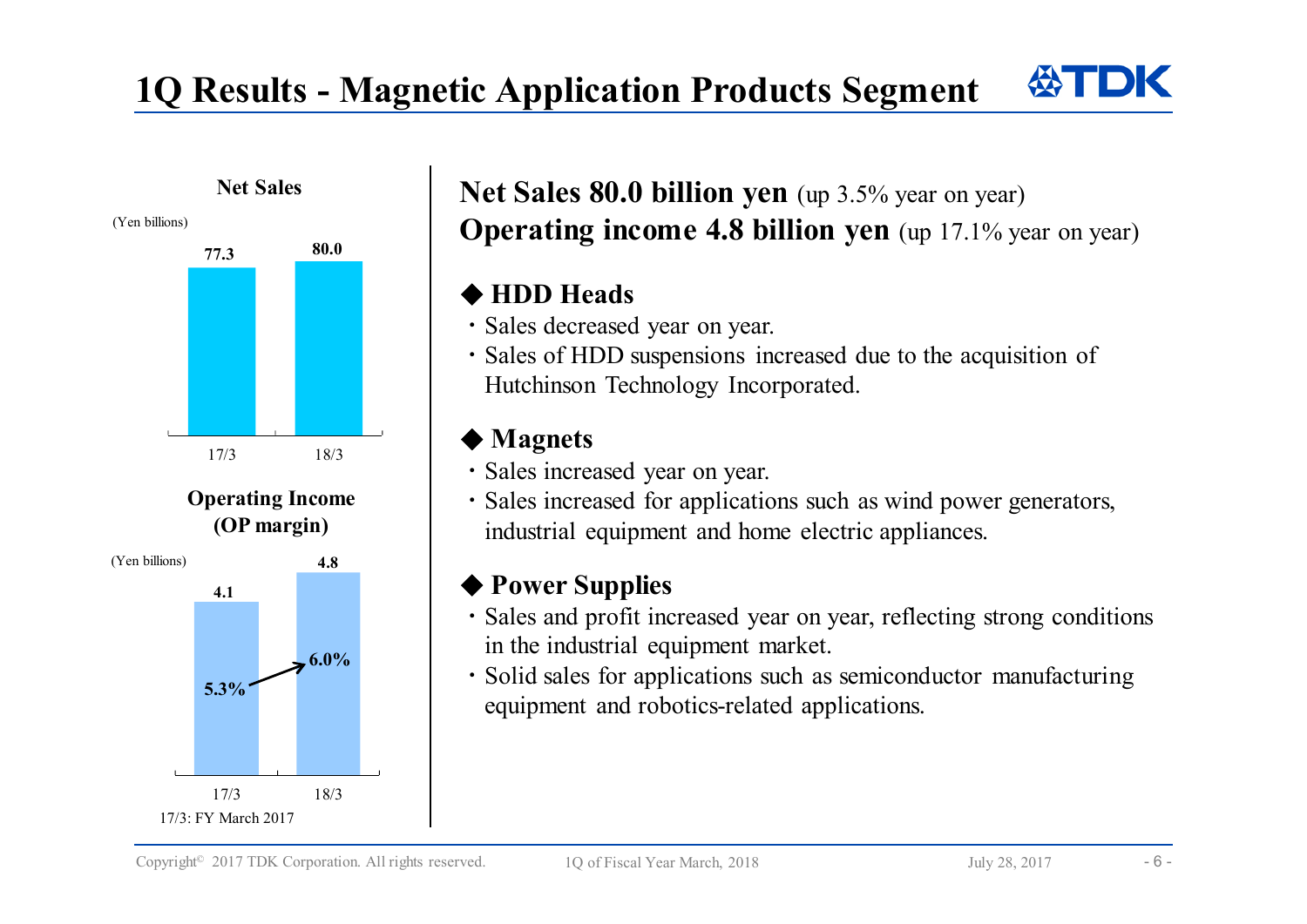



### **Net sales 79.7 billion yen** (up 53.9% year on year) **Operating income 12.7 billion yen** (up 78.9% year on year)

### ◆ **Energy Devices (Rechargeable Batteries)**

- ・Sales and profit increased year on year.
- ・Sales for mobile applications were firm.
- ・Sales also increased for new applications such as drones and game consoles.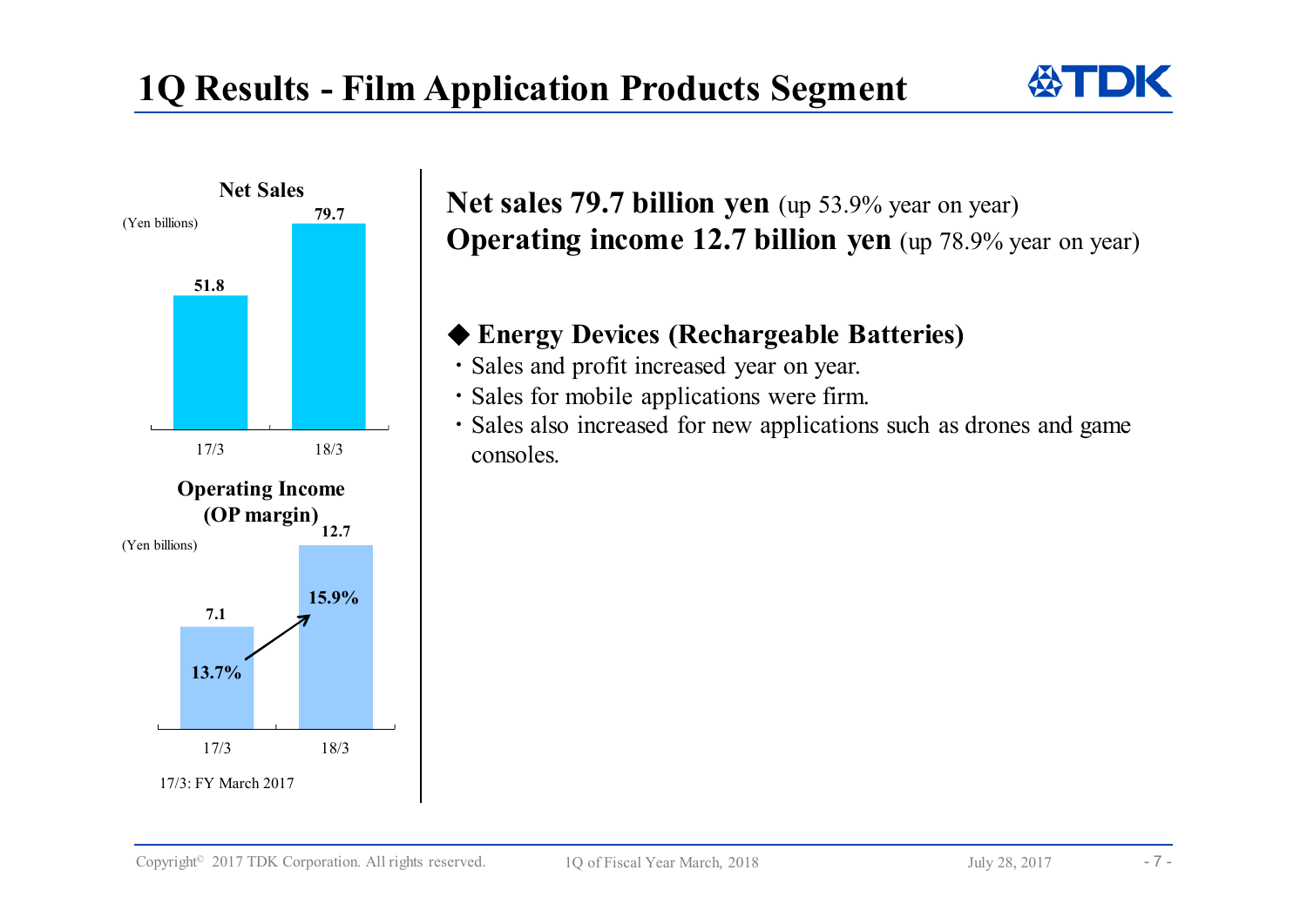### **Quarterly Results by Segment**



|                  |                                      | 4Q of<br>1Q of<br>FY March 2017 | 1Q of<br>FY March 2018 | <b>YoY</b> Change<br>$(C)$ - $(A)$ |                     | <b>QoQ</b> Change<br>$(C)-(B)$ |                     |               |
|------------------|--------------------------------------|---------------------------------|------------------------|------------------------------------|---------------------|--------------------------------|---------------------|---------------|
|                  | (Yen billions)                       | (A)                             | FY March 2017<br>(B)   | (C)                                | <b>Yen billions</b> | $\frac{0}{6}$                  | <b>Yen billions</b> | $\frac{0}{6}$ |
| <b>Net Sales</b> | Capacitors                           | 34.4                            | 35.0                   | 36.3                               | 1.9                 | 5.5                            | 1.3                 | 3.7           |
|                  | <b>Inductive Devices</b>             | 35.7                            | 37.6                   | 37.6                               | 1.9                 | 5.3                            | 0.0                 | 0.0           |
|                  | <b>Other Passive Components</b>      | 62.6                            | 40.7                   | 29.6                               | (33.0)              | $-52.7$                        | (11.1)              | $-27.3$       |
|                  | <b>Passive Components</b>            | 132.7                           | 113.3                  | 103.5                              | (29.2)              | $-22.0$                        | (9.8)               | $-8.6$        |
|                  | <b>Sensor Application Products</b>   | 10.4                            | 11.5                   | 16.4                               | 6.0                 | 57.7                           | 4.9                 | 42.6          |
|                  | <b>Recording Devices</b>             | 55.9                            | 63.0                   | 56.7                               | 0.8                 | 1.4                            | (6.3)               | $-10.0$       |
|                  | Other Magnetic Application Products  | 21.4                            | 22.9                   | 23.3                               | 1.9                 | 8.9                            | 0.4                 | 1.7           |
|                  | <b>Magnetic Application Products</b> | 77.3                            | 85.9                   | 80.0                               | 2.7                 | 3.5                            | (5.9)               | $-6.9$        |
|                  | <b>Film Application Products</b>     | 51.8                            | 54.4                   | 79.7                               | 27.9                | 53.9                           | 25.3                | 46.5          |
|                  | <b>Other</b>                         | 6.6                             | 9.2                    | 9.9                                | 3.3                 | 50.0                           | 0.7                 | 7.6           |
|                  | <b>Total</b>                         | 278.8                           | 274.3                  | 289.5                              | 10.7                | 3.8                            | 15.2                | 5.5           |
| Operating Income | <b>Passive Components</b>            | 14.8                            | 146.7                  | 10.2                               | (4.6)               | $-31.1$                        | (136.5)             | $-93.0$       |
|                  | <b>Sensor Application Products</b>   | (1.0)                           | (2.2)                  | (4.6)                              | (3.6)               |                                | (2.4)               |               |
|                  | <b>Magnetic Application Products</b> | 4.1                             | (7.3)                  | 4.8                                | 0.7                 | 17.1                           | 12.1                |               |
|                  | <b>Film Application Products</b>     | 7.1                             | 5.0                    | 12.7                               | 5.6                 | 78.9                           | 7.7                 | 154.0         |
|                  | Other                                | (1.5)                           | (2.2)                  | 0.3                                | 1.8                 |                                | 2.5                 |               |
|                  | Sub total                            | 23.4                            | 140.0                  | 23.5                               | 0.1                 |                                | 0.4(116.5)          | $-83.2$       |
|                  | <b>Corporate and Eliminations</b>    | (6.9)                           | (8.2)                  | (7.9)                              | (1.0)               |                                | 0.3                 |               |
|                  | <b>Total</b>                         | 16.5                            | 131.8                  | 15.6                               | (0.9)               |                                | $-5.5$ (116.2)      | $-88.2$       |
|                  | <b>Operating Income Margin</b>       | 5.9%                            | 48.0%                  | 5.4%                               | $-0.5$ pt           |                                | $-42.6 \text{ pt}$  |               |
|                  | US\$/JPY                             | 108.37                          | 113.85                 | 111.16                             |                     |                                |                     |               |
| Ex-rate          | <b>EURO/JPY</b>                      | 122.41                          | 121.25                 | 122.02                             |                     |                                |                     |               |

Copyright<sup>©</sup> 2017 TDK Corporation. All rights reserved. 1Q of Fiscal Year March, 2018 July 28, 2017 - 8 -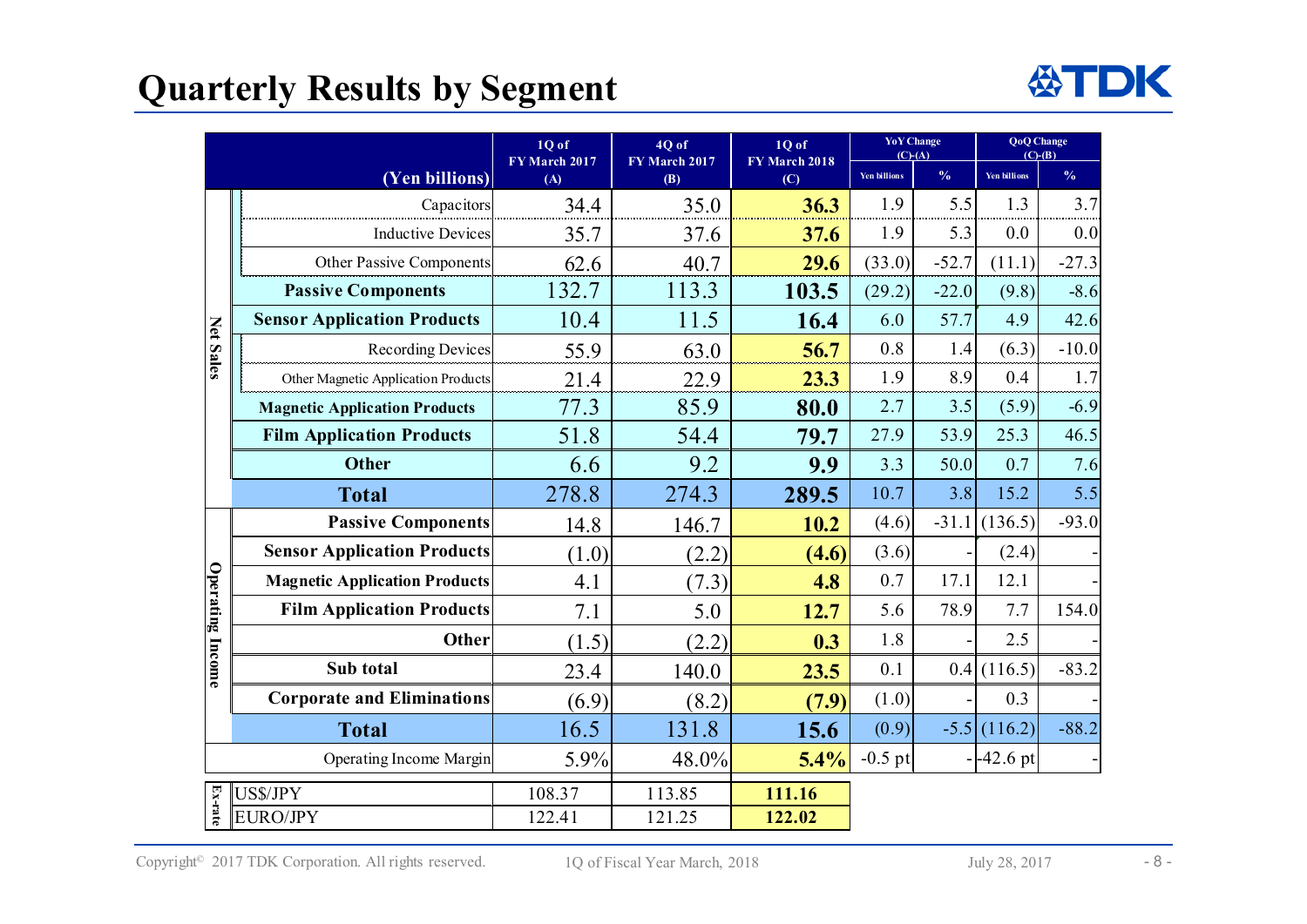

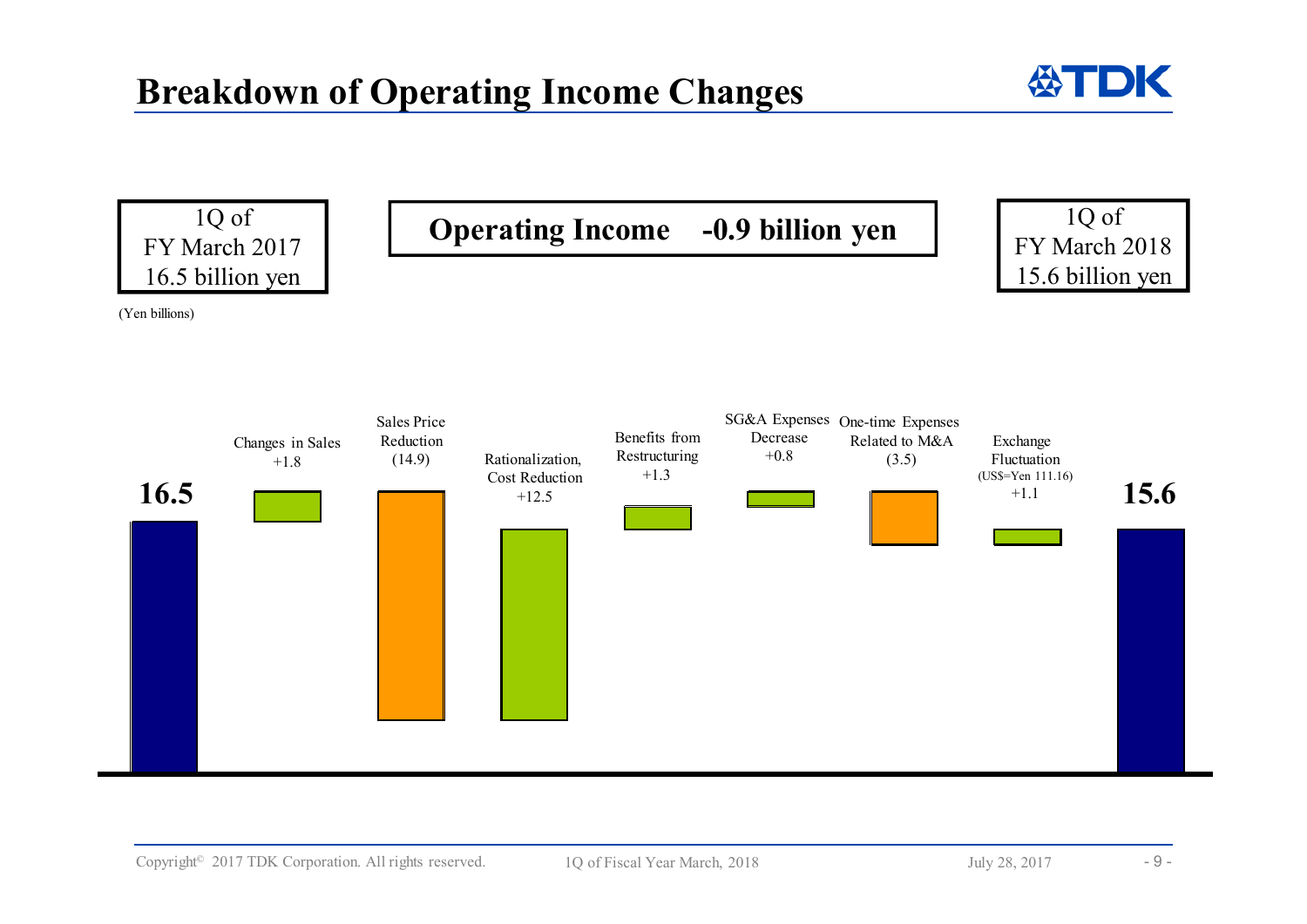### **Projections for 2Q of FY March 2018 -Image of Change in Sales**



(Yen billions)

| <b>Segment</b>                                 | 1Q of<br><b>FY March 2018</b> | <b>2Q Projections</b><br>(Q on Q Change) |  |  |
|------------------------------------------------|-------------------------------|------------------------------------------|--|--|
| <b>Passive Components</b>                      | 103.5                         | $+5\% \sim +7\%$                         |  |  |
| <b>Sensor Application Products</b>             | 16.4                          | $+16\% \sim +18\%$                       |  |  |
| <b>Magnetic Application</b><br><b>Products</b> | 80.0                          | $\pm 0\%$                                |  |  |
| <b>Film Application Products</b>               | 79.7                          | $+7\% \sim +9\%$                         |  |  |
| <b>Other</b>                                   | 9.9                           |                                          |  |  |
| <b>Total</b>                                   | 289.5                         | $+5\% \sim +7\%$                         |  |  |
|                                                |                               | Forex assumptions                        |  |  |
| US\$/Yen<br>EURO/Yen                           | 111.16<br>122.02              | 108.00<br>118.00                         |  |  |

Copyright<sup>©</sup> 2017 TDK Corporation. All rights reserved. 1Q of Fiscal Year March, 2018 July 28, 2017 - 10 -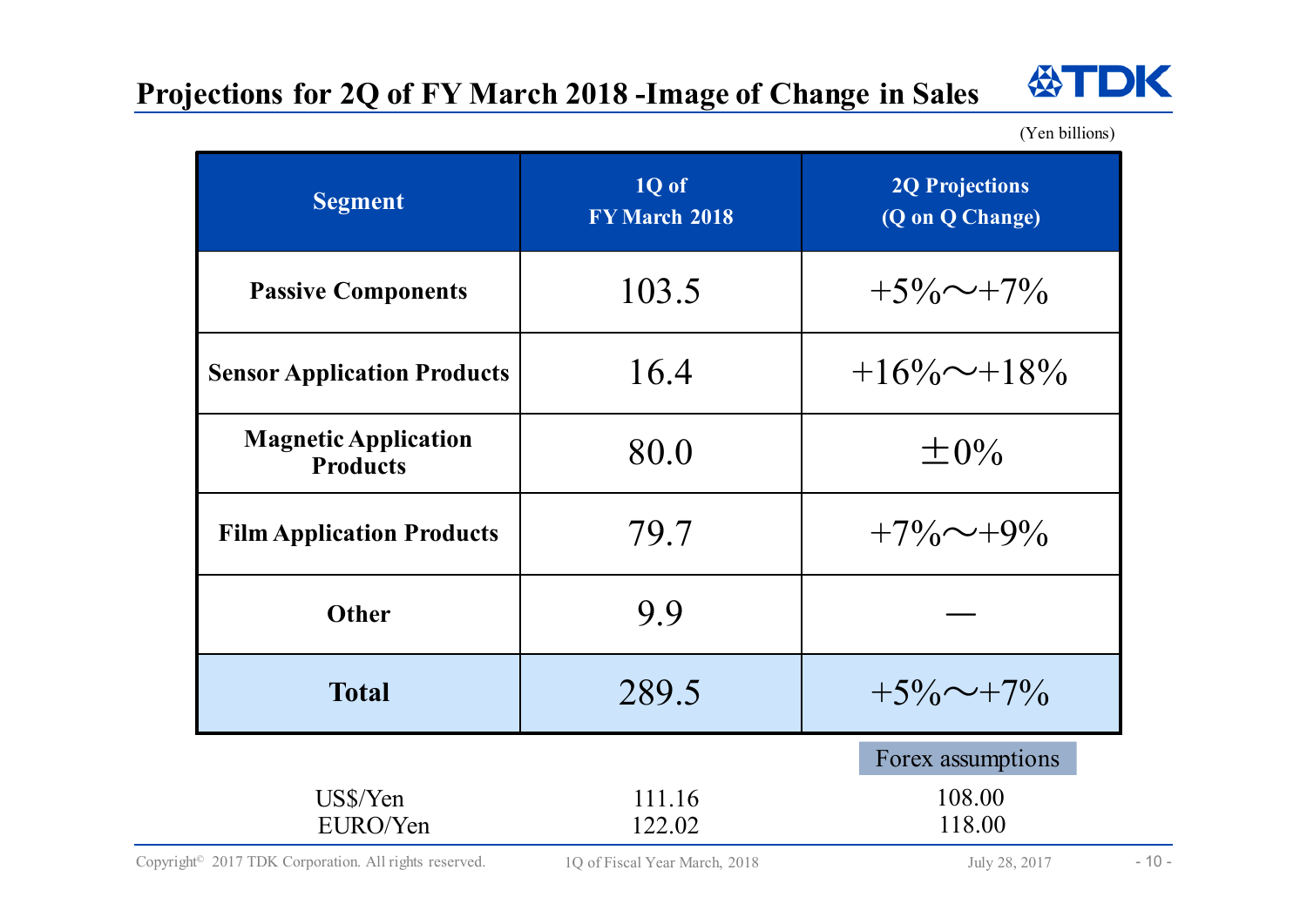### **FY March 2018 Full Year / Dividend Projections**



|                                   |                                      | FY March 2017                                   | FY March 2018                                               | FY March 2018                                                 | <b>YoY</b> Change   |               |
|-----------------------------------|--------------------------------------|-------------------------------------------------|-------------------------------------------------------------|---------------------------------------------------------------|---------------------|---------------|
| (Yen billions)                    |                                      | <b>Full Year Results</b>                        | <b>Full Year Projections</b><br>(announced on May 10, 2017) | <b>Full Year Projections</b><br>(announceed on Jul. 28, 2017) | <b>Yen billions</b> | $\frac{0}{0}$ |
|                                   | <b>Net Sales</b>                     | 1,178.3                                         | 1,110.0                                                     | 1,190.0                                                       | 11.7                | 1.0           |
| <b>Operating Income</b>           |                                      | 208.7                                           | 80.0                                                        | 80.0                                                          | (128.7)             | $-61.7$       |
| <b>Operating Income Margin</b>    |                                      | 17.7%                                           | 7.2%                                                        | 6.7%                                                          | $-11.0$ pt          |               |
| <b>Income before Income Taxes</b> |                                      | 211.7                                           | 79.0                                                        | 79.0                                                          | (132.7)             | $-62.7$       |
| <b>Net Income</b>                 |                                      | 145.1                                           | 55.0                                                        | 55.0                                                          | (90.1)              | $-62.1$       |
|                                   | <b>Earning per Share (JPY)</b>       | 1,150.16                                        | 435.82                                                      | 435.79                                                        |                     |               |
| Dividends (JPY)                   |                                      | 1st half: $60$<br>2nd half: $60$<br>Annual: 120 | 1st half: $60$<br>2nd half: $70$<br><b>Annual: 130</b>      | 1st half $:60$<br>$2nd$ half : 70<br><b>Annual: 130</b>       |                     |               |
|                                   | US\$(JPY)                            | 108.46                                          | 108.00                                                      | 108.00                                                        |                     |               |
| $Ex$ -rate                        | EURO(JPY)                            | 118.92                                          | 118.00                                                      | 118.00                                                        |                     |               |
|                                   | <b>Capital Expenditure</b>           | 167.6                                           | 160.0                                                       | 160.0                                                         | (7.6)               | $-4.5$        |
|                                   | <b>Depreciation and Amortization</b> | 87.5                                            | 88.0                                                        | 88.0                                                          | 0.5                 | 0.6           |
| <b>Research and Development</b>   |                                      | 91.3                                            | 86.0                                                        | 94.0                                                          | 2.7                 | 3.0           |

Copyright<sup>®</sup> 2017 TDK Corporation. All rights reserved. 1Q of Fiscal Year March, 2018 July 28, 2017 - 11 -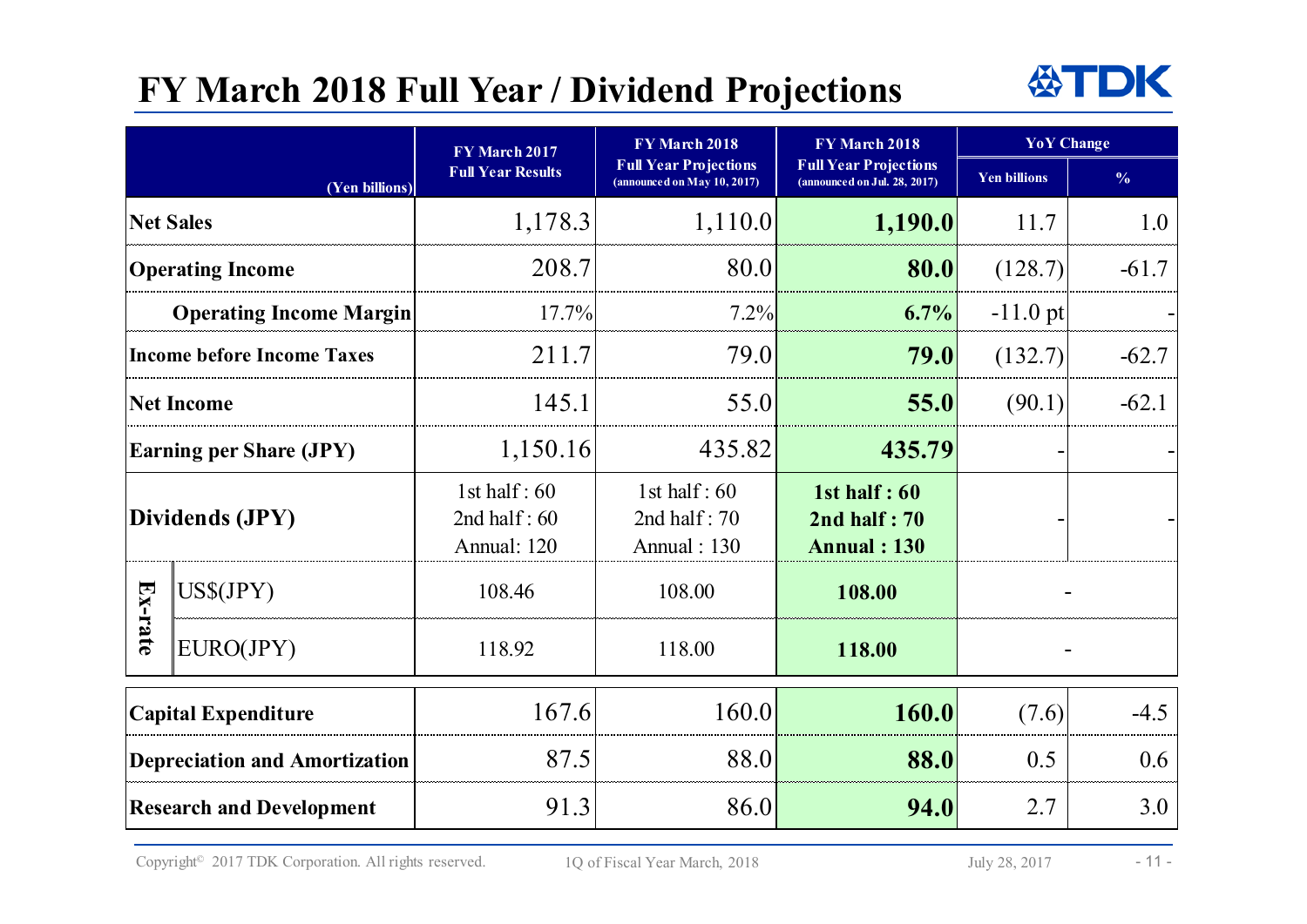

This material contains forward-looking statements, including projections, plans, policies, management strategies, targets, schedules, understandings, and evaluations about TDK, or its group companies (TDK Group). These forward-looking statements are based on the current forecasts, estimates, assumptions, plans, beliefs, and evaluations of the TDK Group in light of the information currently available to it, and contain known and unknown risks, uncertainties, and other factors. The TDK Group therefore wishes to caution readers that, being subject to risks, uncertainties, and other factors, the TDK Group's actual results, performance, achievements, or financial position could be materially different from any future results, performance, achievements, or financial position expressed or implied by these forward-looking statements, and the TDK Group undertakes no obligation to publicly update or revise any forwardlooking statements after the issue of this material except as provided for in laws and ordinances. The electronics markets in which the TDK Group operates are highly susceptible to rapid changes, risks, uncertainties, and other factors that can have significant effects on the TDK Group including, but not limited to, shifts in technology, fluctuations in demand, prices, interest and foreign exchange rates, and changes in economic environments, conditions of competition, laws and regulations. Also, since the purpose of these materials is only to give readers a general outline of business performance, many numerical values are shown in units of a billion yen. Because original values, which are managed in units of a million yen, are rounded off, the totals, differences, etc. shown in these materials may appear inaccurate. If detailed figures are necessary, please refer to our financial statements and supplementary materials.